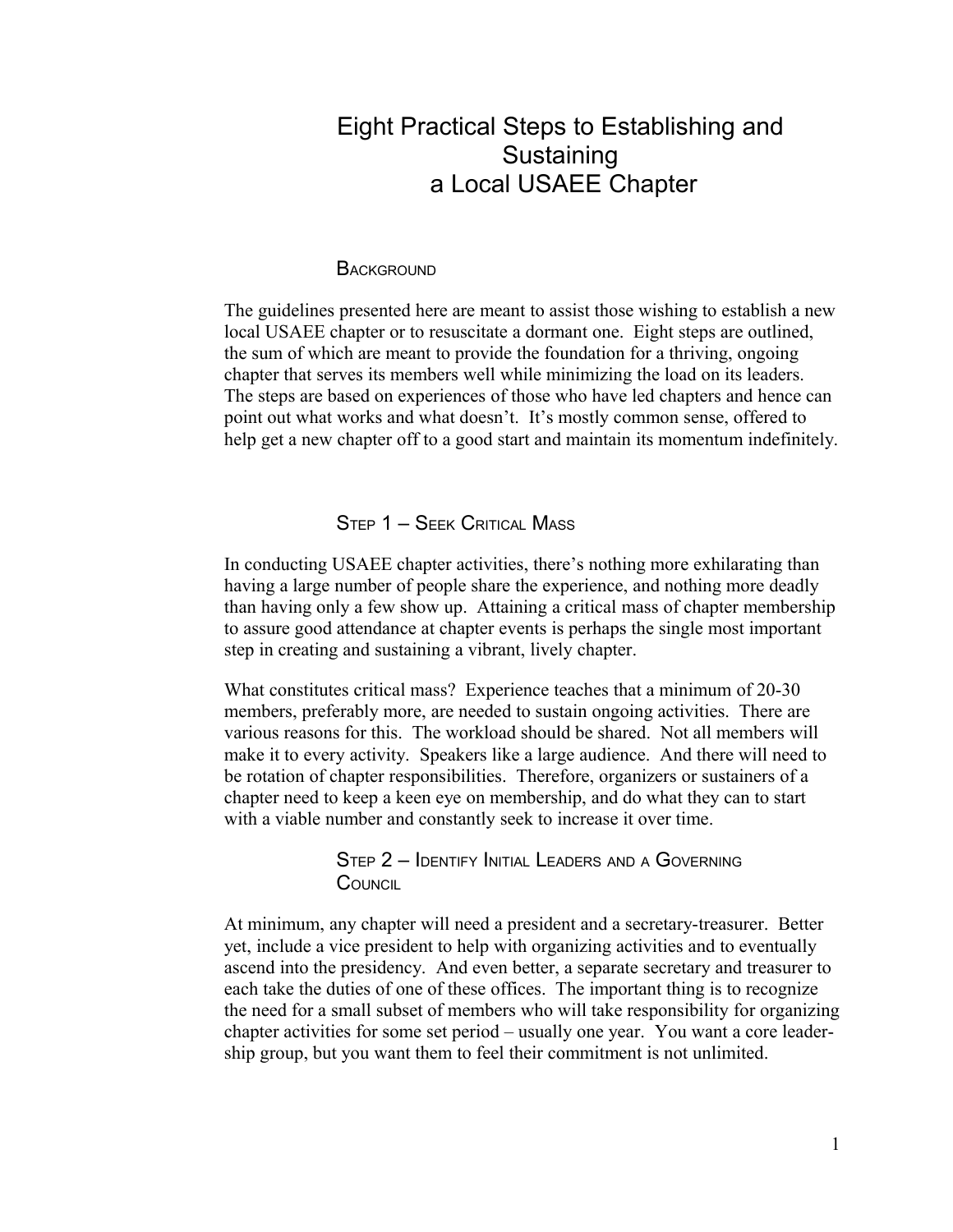The officers should not try to run the chapter by themselves. There should be a governing council that includes the officers and at least 2-3 other members. This widens the numbers participating in chapter leadership and provides openings for non-officer members, particularly younger members, to grow into leadership and later assume officer duties.

### STEP 3 – OBTAIN <sup>A</sup> CHAPTER CHARTER

For a brand new chapter to be recognized by USAEE, it needs to be granted a charter by the national organization. Usually this is straightforward, involving little effort on the part of the organizers. There are minimum requirements, in particular that a new chapter has to have at least 20 members, but the paperwork will not take long to put in place. USAEE will help with this step, and information is available directly at its website, [http://www.usaee.org/startchapter.html.](http://www.usaee.org/startchapter.html)

For existing chapters that are trying to resurrect themselves, no new charter is needed. USAEE has not cancelled local chapter charters even when those chapters became moribund, in hopes that one day they would be re-established. The existing charter is all you need.

#### STEP 4 – FIND A CONVENIENT MEETING VENUE AND TIME

Assuming a chapter will hold regular meetings of one kind or another, it is necessary to find a venue that is reasonably attractive and convenient to members. If possible, it's best to maintain consistency – regularly scheduled meetings at the same place and time. For example, a chapter might meet once every two months on the 3rd Thursday of the month at 12 noon at a given location. That way, members have a good idea when and where the next meeting will be held, and can plan their schedules accordingly.

If chapter activities involve speakers, the venue chosen should accommodate a speaker format along with ancillary activity such as food service. This means having presentation facilities such as a screen of some sort and access to power for purposes of plugging in microphones, computers and projection devices. About the only way to assure that these features will be adequate and available is to first inspect a facility directly and then reserve it well in advance.

### STEP 5 – PLAN <sup>A</sup> PROGRAM FORMAT AND AN INITIAL SET OF PROGRAMS

Programs should be thought through in advance, though not all arrangements need to be made at once. Regularly scheduled speakers probably will work out best, but other formats may prove interesting as well, e.g., a panel to debate a controversial subject. The chapter president probably should take responsibility for establishing the overall program during the coming year, but should seek help from others – particularly his or her governing council – in generating ideas, lining up speakers, dealing with facilities and the like. By first putting a plan in place for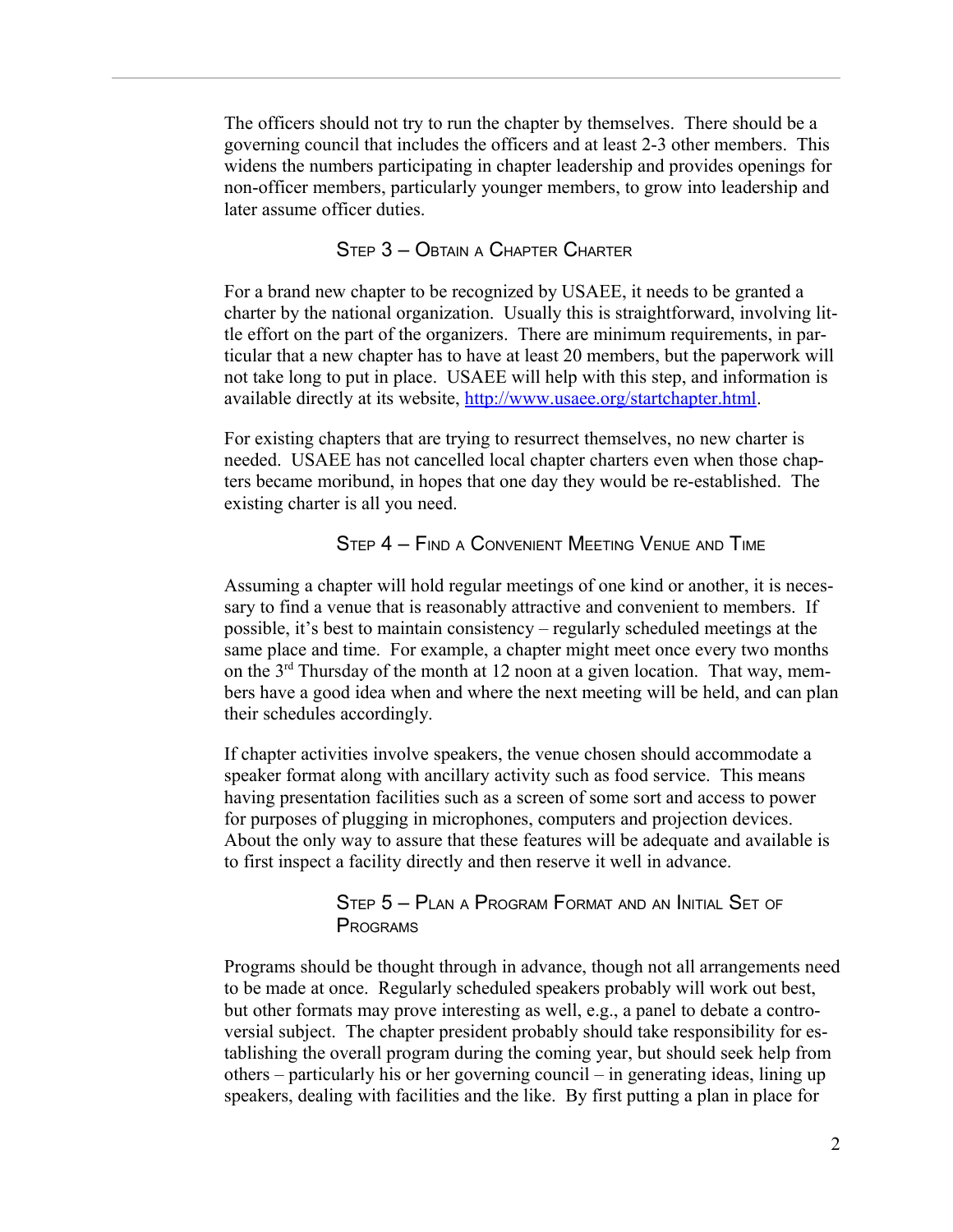upcoming programs and speakers, it'll be mainly a matter of implementing the plan to achieve the desired outcomes.

## STEP 6 – PUBLICIZE YOUR ACTIVITIES

The more you publicize, the more chapter members and guests you'll get to come to your activities, and the better the experience for everyone concerned. Some possible means to do so:

- Send multiple E-mail announcements to chapter members about an upcoming activity or activities.
- E-mail the announcements to other USAEE members in the area who are not members of the local chapter.
- Ask USAEE to post the announcement on the chapter's page at the USAEE website.
- Send out a regular chapter newsletter that includes announcements of upcoming activities.
- Set up a chapter website and post upcoming activities there.
- Encourage word of mouth.
- Encourage the speaker to advertise his or her appearance.
- Trade e-mail lists with other organizations in your area whose members might have an interest in energy matters (e.g., financial analysts).

Responsibility for publicity should probably be centered in one of the leaders, perhaps the secretary or treasurer, but that person should make use of others to help in the process.

> STEP 7 – ESTABLISH FINANCIAL PARAMETERS AND PRICE ACCORDINGLY

Some money is needed to run a chapter. The cost of lunches will need to be covered. You may need to cover some speaker expenses. The chapter may wish to give out student subsidies. There should be a financial reserve. And so on.

USAEE local chapters usually don't need much money to run their affairs, though this varies by chapter. Membership dues and luncheon charges are a good way to raise whatever it takes. Experience will indicate what that is, but generally a nominal membership charge of say \$20-25 per year plus a luncheon charge that slightly more than covers costs should be sufficient.